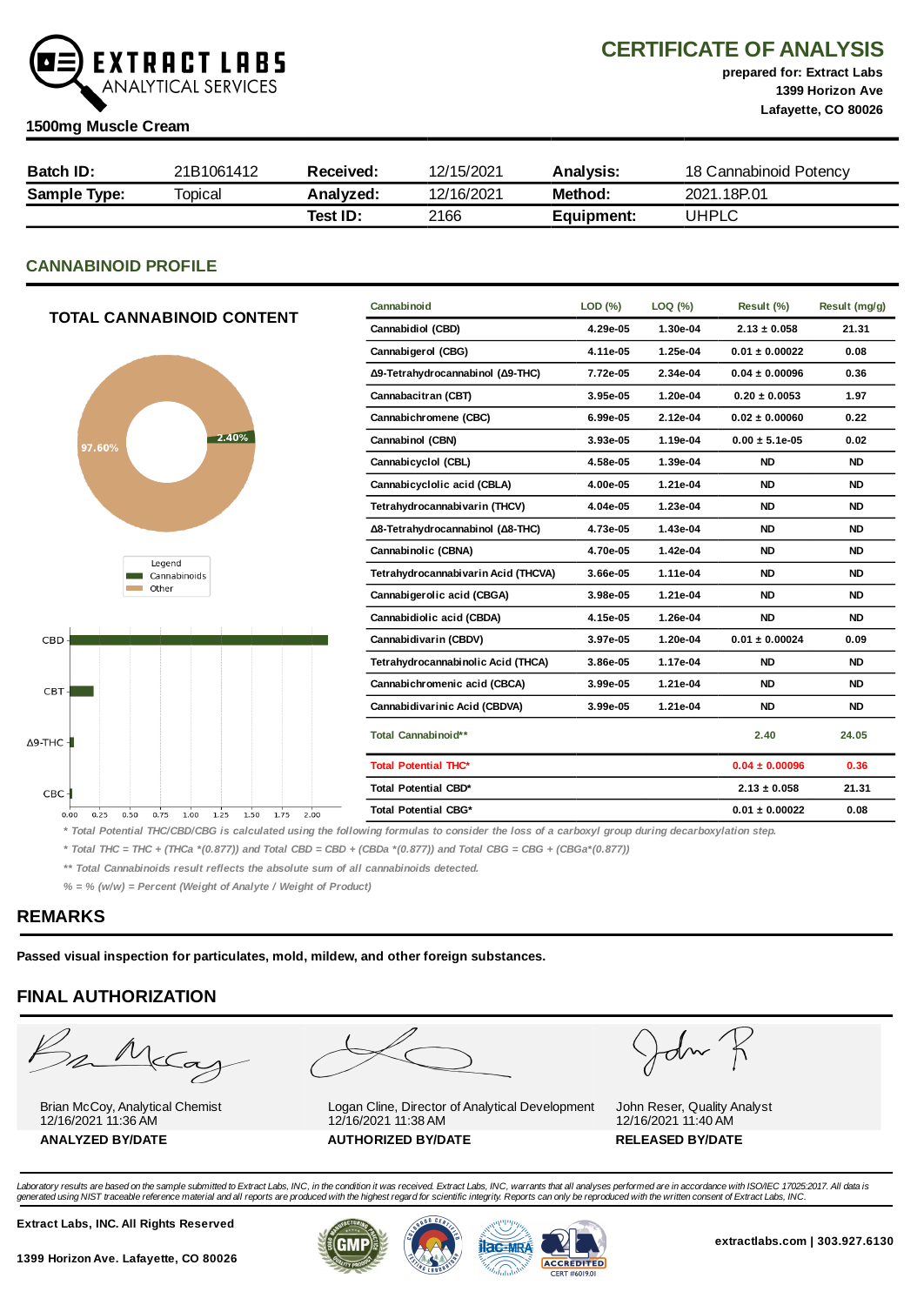

CERTIFICATE OF ANALYSIS

prepared for: Extract Labs 1399 Horizon Ave Lafayette, CO 80026

#### 1500mg Muscle Cream

| <b>Batch ID:</b>    | 21B1061412 | Received: | 12/15/2021 | Analysis:  | Residual Solvents |
|---------------------|------------|-----------|------------|------------|-------------------|
| <b>Sample Type:</b> | Topical    | Analyzed: | 12/21/2021 | Method:    | 2021.RS.01        |
|                     |            | Test ID:  | 2167       | Equipment: | <b>GCMS</b>       |

## RESIDUAL SOLVENTS

| <b>SOLVENT</b>           | <b>REPORTABLE RANGE</b> | <b>RESULT (ppm)</b> |
|--------------------------|-------------------------|---------------------|
| Acetone                  | $100 - 1000$            | *ND                 |
| Acetonitrile             | $100 - 1000$            | *ND                 |
| <b>Benzene</b>           | $0.2 - 4$               | *ND                 |
| <b>Butanes</b>           | $100 - 1000$            | *ND                 |
| Ethanol                  | $100 - 1000$            | *ND                 |
| <b>Ethyl Acetate</b>     | $100 - 1000$            | *ND                 |
| Heptane                  | $100 - 1000$            | *ND                 |
| <b>Hexanes</b>           | $6 - 120$               | *ND                 |
| <b>Isopropyl Alcohol</b> | $100 - 1000$            | *ND                 |
| Methanol                 | $100 - 1000$            | *ND                 |
| <b>Pentanes</b>          | $100 - 1000$            | *ND                 |
| Propane                  | $100 - 1000$            | *ND                 |
| <b>Toluene</b>           | $18 - 360$              | *ND                 |
| <b>Xylenes</b>           | 43 - 860                | *ND                 |

\*ND = Below Reportable Range

# REMARKS

Passed visual inspection for particulates, mold, mildew, and other foreign substances.

# FINAL AUTHORIZATION

Barba

Brian McCoy, Analytical Chemist 12/21/2021 02:16 PM ANALYZED BY/DATE AUTHORIZED BY/DATE AUTHORIZED BY/DATE



Logan Cline, Director of Analytical Development 12/21/2021 02:30 PM

John K

John Reser, Quality Analyst 12/21/2021 03:30 PM

Laboratory results are based on the sample submitted to Extract Labs, INC, in the condition it was received. Extract Labs, INC, warrants that all analyses performed are in accordance with ISO/IEC 17025:2017. All data is<br>ge

Extract Labs, INC. All Rights Reserved





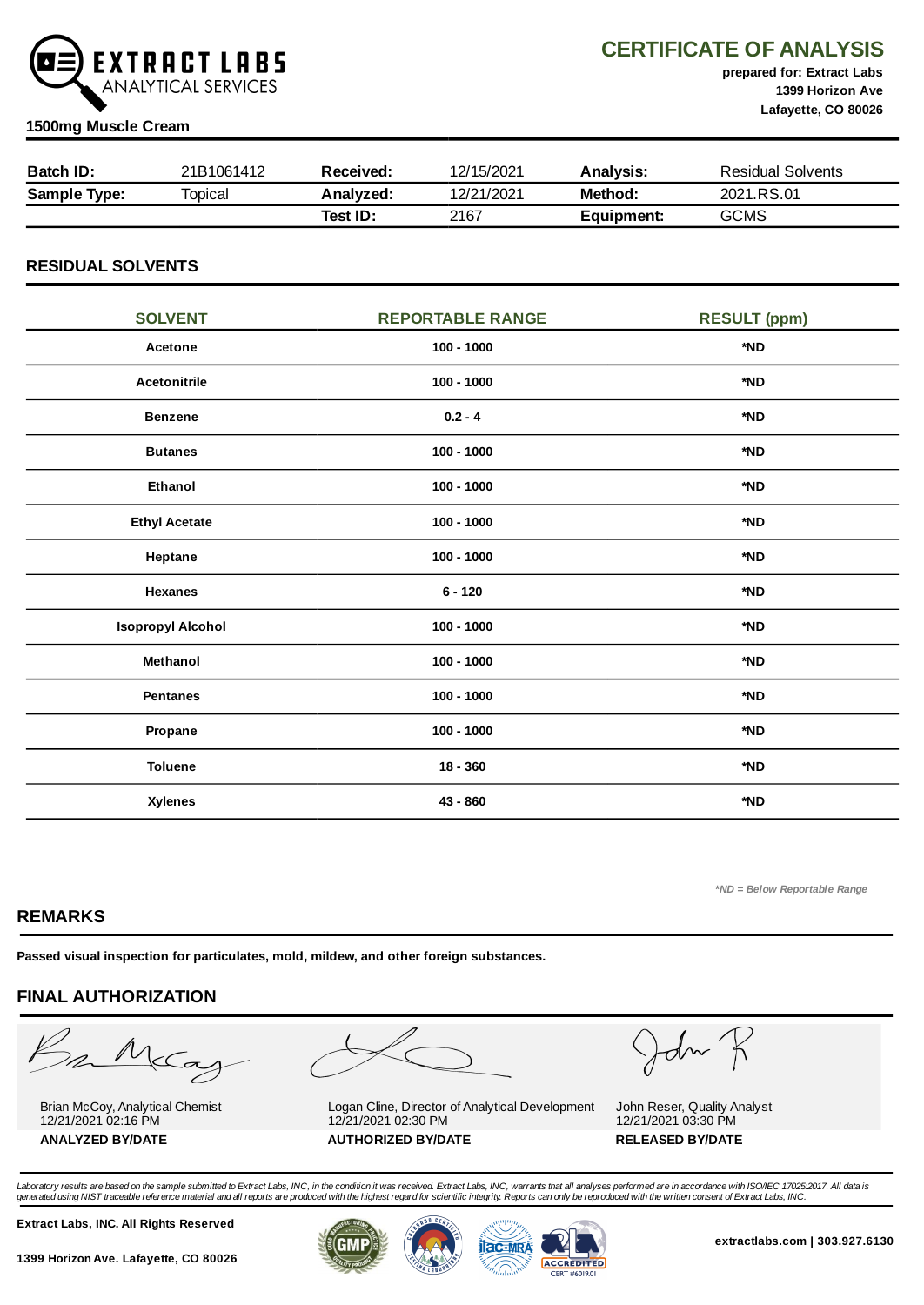**CANNABIS & HEMP BEYOND COMPLIANCE LABORAT 721 Cortaro Dr. Sun City Center, FL 33573 www.acslabcannabis.com**

**License No.** 800025015 **FL License #** CMTL-0003 **CLIA No.** 10D1094068 **1500mg Muscle Cream Sample Matrix:** CBD/HEMP Derivative Products (External Use)



# **Certificate of Analysis**

**Compliance Test**

| <b>Extract Labs</b><br>1399 Horizon Ave.<br>Lafayette, CO 80026       | <b>Batch # 21B1061412</b><br>Batch Date: 2021-12-15<br><b>Extracted From: Hemp</b>                   | Test Reg State: Oregon         |  |
|-----------------------------------------------------------------------|------------------------------------------------------------------------------------------------------|--------------------------------|--|
| Order # EXT211215-010001<br>Order Date: 2021-12-15<br>Sample# AACG954 | <b>Sampling Date: 2021-12-21</b><br>Lab Batch Date: 2021-12-21<br><b>Completion Date: 2021-12-23</b> | Initial Gross Weight: 14.139 g |  |
| AACG96                                                                | Microbiology<br>(qPCR)<br><b>Passed</b>                                                              |                                |  |

**Potency Panel Not Included**

Product Image

 $\sqrt{7}$  $\sigma$ Xueli Gao Lab Toxicologist

Aixia Sun Lab Director/Principal Scientist

D.H.Sc., M.Sc., B.Sc., MT (AAB)

Ph.D., DABT



Definitions and Abbreviations used in this report:\*Total CBD = CBD + (CBD-A\* 0.877), \*Total CBDV = CBDV + (CBDVA\* 0.87), \*Total CBC = CBC + (CBCA\* 0.877) + Pelta<br>9 THC, \*Total THC = THCA+ 1 CHC + THCA + 0.87), \*CBG Total

This report shall not be reproduced, without written approval, from ACS Laboratory. The results of this report relate only to the material or product<br>analyzed. Test results are confidential unless explicitly waived otherwi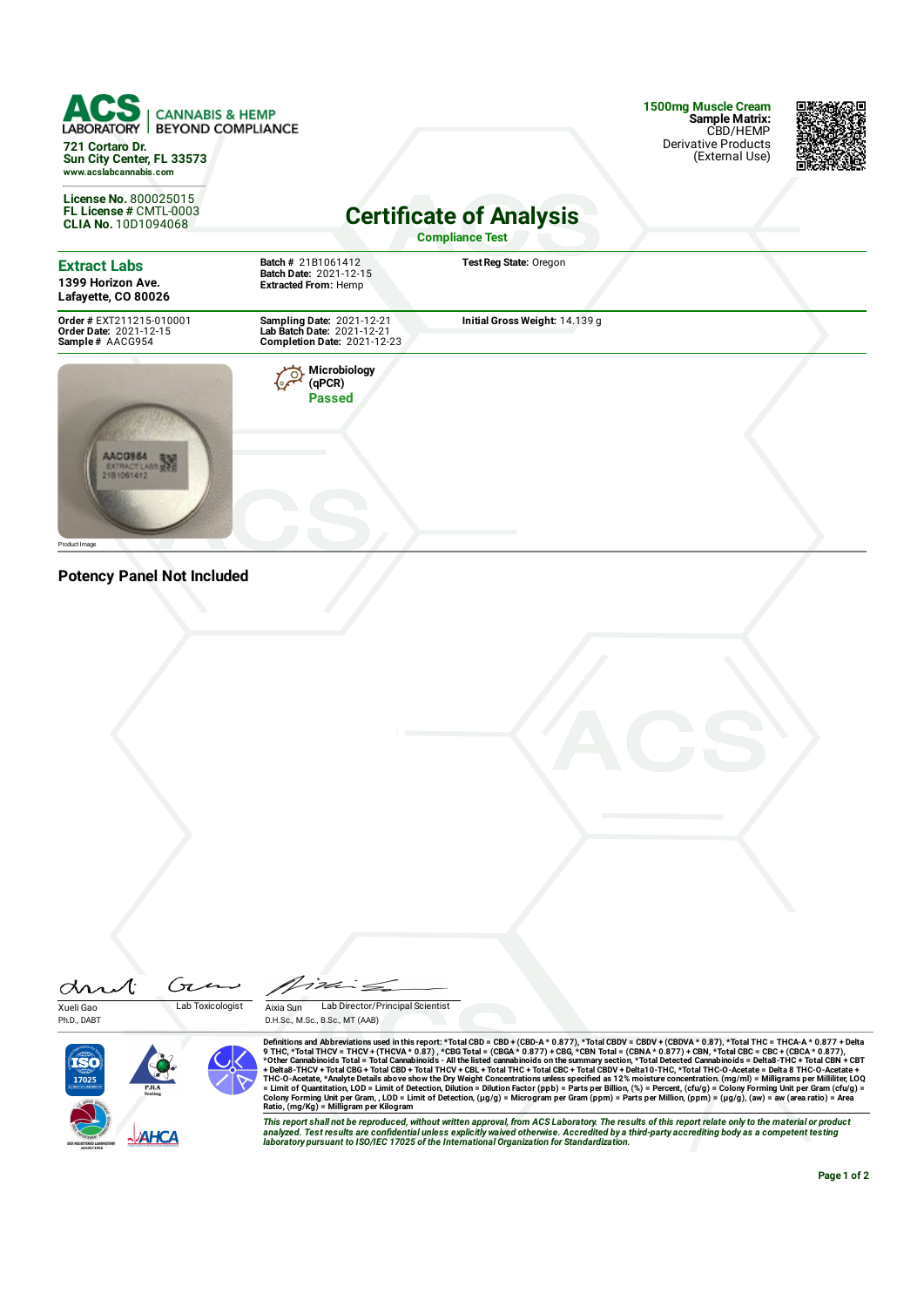|                                       | <b>CANNABIS &amp; HEMP</b><br><b>BEYOND COMPLIANCE</b><br>721 Cortaro Dr.<br>Sun City Center, FL 33573<br>www.acslabcannabis.com |                                                                                               |                                                                                                                                                                                                                                                                                                                                                                                                                                                                                                                                                                                                                                                                                                                                                                                                                                                                                                                                                                                                                                                                                                                                                                                                                                                                                                                                                                                                                                                                                                                                                                                           | 1500mg Muscle Cream<br>Sample Matrix:<br>CBD/HEMP<br><b>Derivative Products</b><br>(External Use) |                         |
|---------------------------------------|----------------------------------------------------------------------------------------------------------------------------------|-----------------------------------------------------------------------------------------------|-------------------------------------------------------------------------------------------------------------------------------------------------------------------------------------------------------------------------------------------------------------------------------------------------------------------------------------------------------------------------------------------------------------------------------------------------------------------------------------------------------------------------------------------------------------------------------------------------------------------------------------------------------------------------------------------------------------------------------------------------------------------------------------------------------------------------------------------------------------------------------------------------------------------------------------------------------------------------------------------------------------------------------------------------------------------------------------------------------------------------------------------------------------------------------------------------------------------------------------------------------------------------------------------------------------------------------------------------------------------------------------------------------------------------------------------------------------------------------------------------------------------------------------------------------------------------------------------|---------------------------------------------------------------------------------------------------|-------------------------|
|                                       | <b>License No. 800025015</b><br>FL License # CMTL-0003<br><b>CLIA No. 10D1094068</b>                                             |                                                                                               | <b>Certificate of Analysis</b><br><b>Compliance Test</b>                                                                                                                                                                                                                                                                                                                                                                                                                                                                                                                                                                                                                                                                                                                                                                                                                                                                                                                                                                                                                                                                                                                                                                                                                                                                                                                                                                                                                                                                                                                                  |                                                                                                   |                         |
| <b>Extract Labs</b>                   | 1399 Horizon Ave.<br>Lafayette, CO 80026                                                                                         | Batch # 21B1061412<br>Batch Date: 2021-12-15<br><b>Extracted From: Hemp</b>                   | Test Reg State: Oregon                                                                                                                                                                                                                                                                                                                                                                                                                                                                                                                                                                                                                                                                                                                                                                                                                                                                                                                                                                                                                                                                                                                                                                                                                                                                                                                                                                                                                                                                                                                                                                    |                                                                                                   |                         |
|                                       | Order # EXT211215-010001<br>Order Date: 2021-12-15<br>Sample# AACG954                                                            | Sampling Date: 2021-12-21<br>Lab Batch Date: 2021-12-21<br><b>Completion Date: 2021-12-23</b> | Initial Gross Weight: 14.139 g                                                                                                                                                                                                                                                                                                                                                                                                                                                                                                                                                                                                                                                                                                                                                                                                                                                                                                                                                                                                                                                                                                                                                                                                                                                                                                                                                                                                                                                                                                                                                            |                                                                                                   |                         |
|                                       | <b>Microbiology (qPCR)</b><br>Specimen Weight: 222.820 mg                                                                        |                                                                                               |                                                                                                                                                                                                                                                                                                                                                                                                                                                                                                                                                                                                                                                                                                                                                                                                                                                                                                                                                                                                                                                                                                                                                                                                                                                                                                                                                                                                                                                                                                                                                                                           |                                                                                                   | <b>Passed</b><br>(qPCR) |
|                                       | <b>Dilution Factor: 1.000</b>                                                                                                    |                                                                                               |                                                                                                                                                                                                                                                                                                                                                                                                                                                                                                                                                                                                                                                                                                                                                                                                                                                                                                                                                                                                                                                                                                                                                                                                                                                                                                                                                                                                                                                                                                                                                                                           |                                                                                                   |                         |
| Analyte<br><b>Total Aerobic Count</b> |                                                                                                                                  | Result                                                                                        | Analyte<br><b>Total Coliform</b>                                                                                                                                                                                                                                                                                                                                                                                                                                                                                                                                                                                                                                                                                                                                                                                                                                                                                                                                                                                                                                                                                                                                                                                                                                                                                                                                                                                                                                                                                                                                                          | Result                                                                                            |                         |
|                                       |                                                                                                                                  |                                                                                               |                                                                                                                                                                                                                                                                                                                                                                                                                                                                                                                                                                                                                                                                                                                                                                                                                                                                                                                                                                                                                                                                                                                                                                                                                                                                                                                                                                                                                                                                                                                                                                                           |                                                                                                   |                         |
| Xueli Gao                             | Gia<br>Lab Toxicologist                                                                                                          | 1 Ici<br>Lab Director/Principal Scientist<br>Aixia Sun                                        |                                                                                                                                                                                                                                                                                                                                                                                                                                                                                                                                                                                                                                                                                                                                                                                                                                                                                                                                                                                                                                                                                                                                                                                                                                                                                                                                                                                                                                                                                                                                                                                           |                                                                                                   |                         |
| Ph.D., DABT<br>17025                  | <b>PJLA</b><br><b>-VAHCA</b>                                                                                                     | D.H.Sc., M.Sc., B.Sc., MT (AAB)<br>Ratio, (mg/Kg) = Milligram per Kilogram                    | Definitions and Abbreviations used in this report: *Total CBD = CBD + (CBD-A * 0.877), *Total CBDV = CBDV + (CBDVA * 0.87), *Total THC = THCA-A * 0.877 + Delta<br>9 THC, *Total THCV = THCV + (THCVA * 0.87) , *CBG Total = (CBGA * 0.877) + CBG, *CBN Total = (CBNA * 0.877) + CBN, *Total CBC = CBC + (CBCA * 0.877),<br>*Other Cannabinoids Total = Total Cannabinoids - All the listed cannabinoids on the summary section, *Total Detected Cannabinoids = Delta8-THC + Total CBN + CBT<br>+ Delta8-THCV + Total CBG + Total CBD + Total THCV + CBL + Total THC + Total CBC + Total CBDV + Delta10-THC, *Total THC-O-Acetate = Delta 8 THC-O-Acetate +<br>THC-O-Acetate, *Analyte Details above show the Dry Weight Concentrations unless specified as 12% moisture concentration. (mq/ml) = Milligrams per Milliliter, LOQ<br>= Limit of Quantitation, LOD = Limit of Detection, Dilution = Dilution Factor (ppb) = Parts per Billion, (%) = Percent, (cfu/g) = Colony Forming Unit per Gram (cfu/g) =<br>Colony Forming Unit per Gram, , LOD = Limit of Detection, (µg/g) = Microgram per Gram (ppm) = Parts per Million, (ppm) = (µg/g), (aw) = aw (area ratio) = Area<br>This report shall not be reproduced, without written approval, from ACS Laboratory. The results of this report relate only to the material or product<br>analyzed. Test results are confidential unless explicitly waived otherwise. Accredited by a third-party accrediting body as a competent testing<br>laboratory pursuant to ISO/IEC 17025 of the International Organization for Standardization. |                                                                                                   |                         |